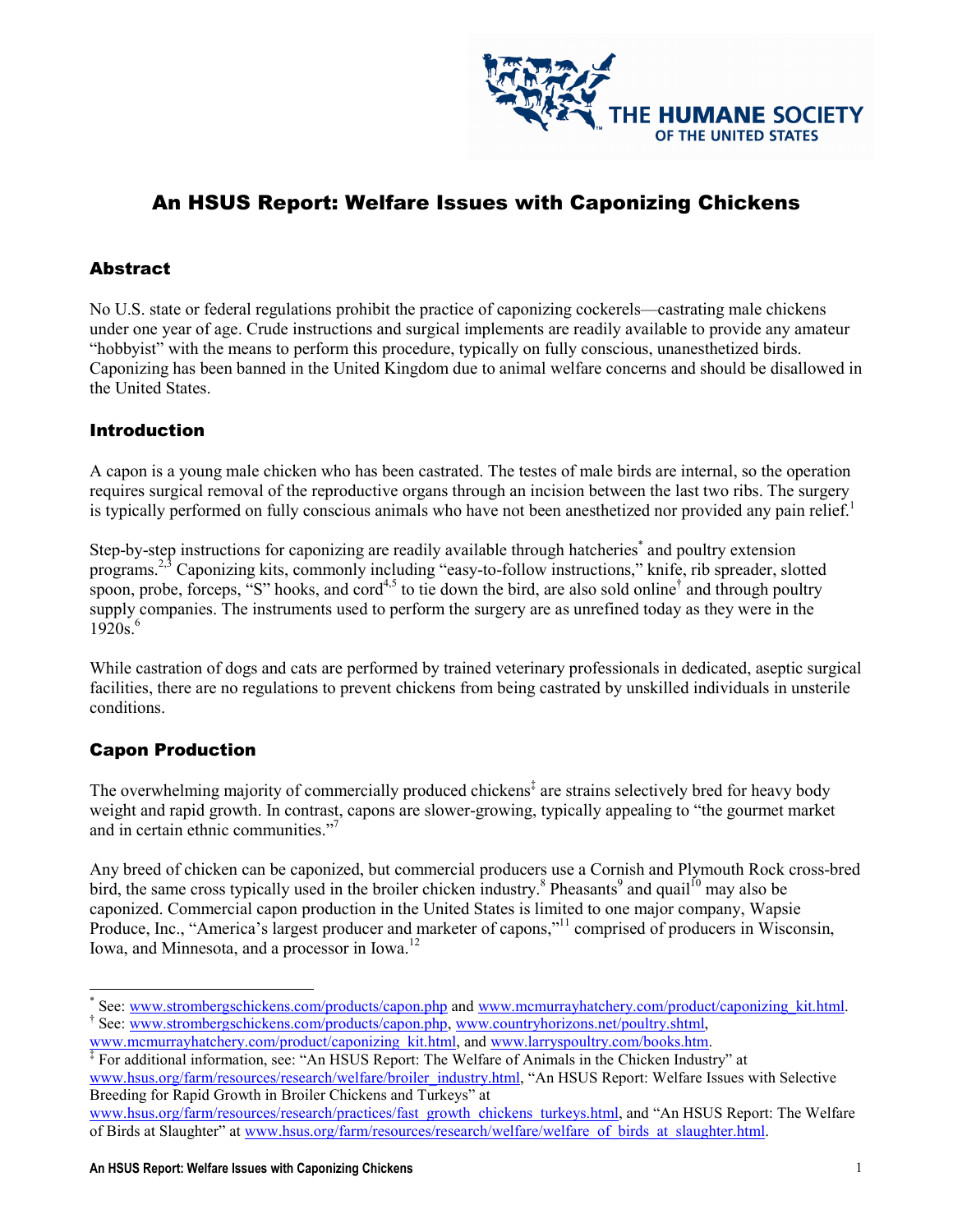Caponization is also practiced by an unknown number of small, backyard producers and hobbyists. Small flock owners who obtain both male and female chicks of breeds selected for egg production may have little use for the young cockerels as they are unable to lay eggs and are not the heavy, fast-growing breeds of the commercial chicken industry, so they may be castrated and raised for meat as capons.

Although cockerels as young as ten days of age may be castrated, $13$  caponization is usually performed when the birds are two- to four-weeks-old. Commercially raised capons are typically slaughtered when they are 15-18 weeks of age.<sup>14</sup> In contrast, commercially raised broiler chickens are slaughtered at just 6-7 weeks.<sup>15</sup>

## The Surgery

Birds undergoing caponization are rarely anesthetized.<sup>16</sup> Feed and water are removed at least 12 hours prior to the castration so the intestines are not full and crowding in the abdominal cavity is minimized. In preparation for the surgery, the bird's legs and wings are stretched taut and securely fastened to a work surface.<sup>17</sup> Feathers that might obscure the procedure are pulled out. A one-inch incision is made between the last two ribs. The ribs are then spread and each testis is pulled out with a twisting motion until the bean-shaped organ breaks free of the connecting tissues.<sup>18</sup> The incision is not stitched.<sup>19</sup> Practiced caponizers work very rapidly, castrating approximately 200 birds in one hour.<sup>20</sup>

Complications resulting from improper caponization can arise. The posterior vena cava and the dorsal aorta run along the bird's back and pass between the two testes. If either the vein or the artery is ruptured during the surgery, the bird may bleed to death.<sup>21</sup> If antiseptics or antibiotics are not used—and even in some cases when they are—infection may develop. Should the infected wound not heal properly, the animal may suffer and eventually die. A condition known as "air puffs" or "wind puffs" occurs sporadically, caused by air accumulation under the skin as the wound heals. In order to correct this problem, the air may be released by repeatedly inserting a sharp, pointed knife<sup>22,23</sup> or "by puncturing the skin with a pair of shears."<sup>24</sup> It has been estimated that as many as 5% of the birds die during the operation when it is performed by an inexperienced operator, yet even skilled caponizers will kill some birds during the procedure.<sup>25,26</sup>

### **Conclusion**

 $\ddot{\phantom{a}}$ 

Scientists and veterinarians concur that birds can and do feel pain,<sup>27,28,29,30</sup> and the castration of unanesthetized cockerels is undoubtedly a serious welfare concern. The surgical procedure is vivisection, an operation performed on a fully conscious animal. Complications associated with the castration may arise, especially if the surgery is performed by untrained individuals, as is largely the case when hobbyists learn the techniques through trial and error. The practice of cockerel castration in the United States should be banned on animal welfare grounds as it has been in the United Kingdom.<sup>31</sup>

http://edis.ifas.ufl.edu/pdffiles/PS/PS05100.pdf. Accessed October 27, 2008.

4 Murray McMurray Hatchery. 2008. Caponizing kit.

<sup>&</sup>lt;sup>1</sup> Stromberg L. 1998. Caponizing, Modern Management, and Profitable Marketing (Pine River, MN: Stromberg Publishing Company, p. 22).

<sup>&</sup>lt;sup>2</sup> Ferguson CM. 1926. Capons. Extension Bulletin No. 31 (Revised). Michigan State College of Agriculture and Applied Science. http://web1.msue.msu.edu/imp/modp1/morefile/E0031.pdf. Accessed October 27, 2008.

<sup>&</sup>lt;sup>3</sup> Jacob J and Mather FB. 2000. Capons. Department of Animal Sciences, Florida Cooperative Extension Service, Institute of Food and Agricultural Sciences, University of Florida.

www.mcmurrayhatchery.com/product/caponizing\_kit.html. Accessed October 27, 2008.

<sup>&</sup>lt;sup>5</sup> Country Horizons. 2008. Poultry and game bird supplies. www.countryhorizons.net/poultry.shtml. Accessed October 27, 2008.

<sup>&</sup>lt;sup>6</sup> Sears, Roebuck & Co. 1922. "Easy-on" caponizing set.  $\underline{www.afn.org/}$ -poultry/capon.htm. Accessed October 27, 2008.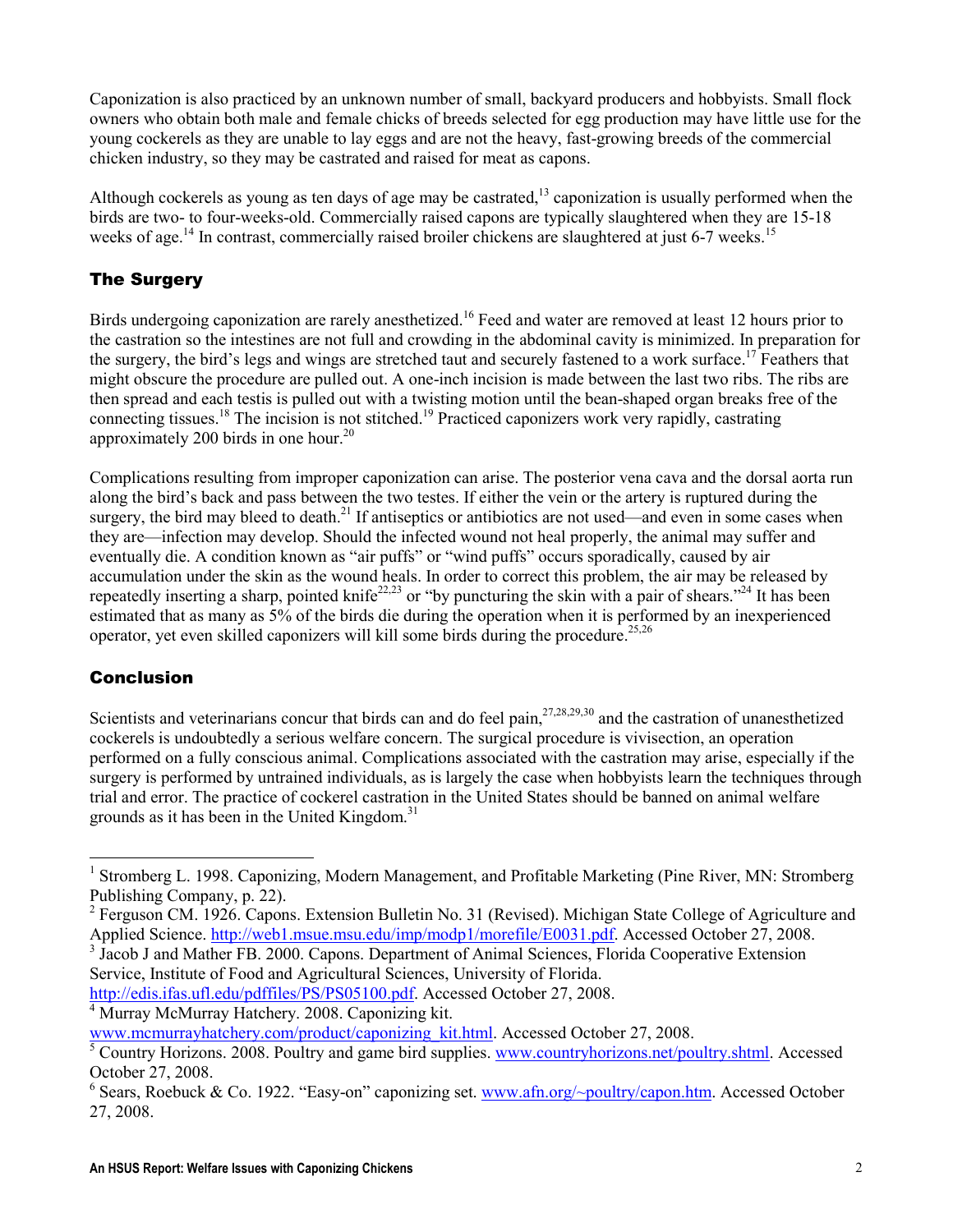<sup>7</sup> Jacob J and Mather FB. 2000. Capons. Department of Animal Sciences, Florida Cooperative Extension Service, Institute of Food and Agricultural Sciences, University of Florida.

1

<sup>9</sup> Jacob J and Mather FB. 2000. Capons. Department of Animal Sciences, Florida Cooperative Extension Service, Institute of Food and Agricultural Sciences, University of Florida.

<sup>10</sup> Stromberg L. 1998. Caponizing, Modern Management, and Profitable Marketing (Pine River, MN: Stromberg Publishing Company, pp. 30-1).

<sup>11</sup> Wapsie Produce, Inc. 2002. About Wapsie. www.capons.com/about.htm. Accessed October 27, 2008.

<sup>12</sup> Jacob J and Mather FB. 2000. Capons. Department of Animal Sciences, Florida Cooperative Extension Service, Institute of Food and Agricultural Sciences, University of Florida. http://edis.ifas.ufl.edu/PS051. Accessed October 27, 2008.

<sup>13</sup> Stromberg L. 1998. Caponizing, Modern Management, and Profitable Marketing (Pine River, MN: Stromberg) Publishing Company, p. 23).

<sup>14</sup> Jacob J and Mather FB. 2000. Capons. Department of Animal Sciences, Florida Cooperative Extension Service, Institute of Food and Agricultural Sciences, University of Florida.

http://edis.ifas.ufl.edu/pdffiles/PS/PS05100.pdf. Accessed October 27, 2008.

<sup>15</sup> Scanes CG, Brant G, and Ensminger ME. 2004. Poultry Science, 4th Edition (Upper Saddle River, NJ: Pearson Prentice Hall, p. 260).

<sup>16</sup> Stromberg L. 1998. Caponizing, Modern Management, and Profitable Marketing (Pine River, MN: Stromberg) Publishing Company, p. 22).

<sup>17</sup> Stromberg L. 1998. Caponizing, Modern Management, and Profitable Marketing (Pine River, MN: Stromberg) Publishing Company, p. 19).

<sup>18</sup> Jacob J and Mather FB. 2000. Capons. Department of Animal Sciences, Florida Cooperative Extension Service, Institute of Food and Agricultural Sciences, University of Florida. http://edis.ifas.ufl.edu/PS051. Accessed October 27, 2008.

<sup>19</sup> Ferguson CM. 1926. Capons. Extension Bulletin No. 31 (Revised). Michigan State College of Agriculture and Applied Science. http://web1.msue.msu.edu/imp/modp1/morefile/E0031.pdf. Accessed October 27, 2008.

<sup>20</sup> Jacob J and Mather FB. 2000. Capons. Department of Animal Sciences, Florida Cooperative Extension Service, Institute of Food and Agricultural Sciences, University of Florida. http://edis.ifas.ufl.edu/PS051. Accessed October 27, 2008.

<sup>21</sup> Arrington LC and Skinner JL. 1983. Capon production. NCR publication #186. North Central Regional Extension Publications.

<sup>22</sup> Jacob J and Mather FB. 2000. Capons. Department of Animal Sciences, Florida Cooperative Extension Service, Institute of Food and Agricultural Sciences, University of Florida. http://edis.ifas.ufl.edu/PS051. Accessed October 27, 2008.

<sup>23</sup> Stromberg L. 1998. Caponizing, Modern Management, and Profitable Marketing (Pine River, MN: Stromberg) Publishing Company, p. 29).

<sup>24</sup> Ferguson CM. 1926. Capons. Extension Bulletin No. 31 (Revised). Michigan State College of Agriculture and Applied Science. http://web1.msue.msu.edu/imp/modp1/morefile/E0031.pdf. Accessed October 27, 2008.

<sup>25</sup> Lippincott WA. 1916. Capons for Kansas. Circular No. 27 (Revised). Kansas State Agricultural College, Department of Poultry Husbandry. www.oznet.ksu.edu/pr\_histpubs/Pubs/SC027.PDF. Accessed October 27, 2008.

<sup>26</sup> Slocum RR. 1923. Capons and caponizing. Farmers' Bulletin No. 849 (Washington, DC: U.S. Department of Agriculture, p. 10).

<sup>27</sup> Gentle MJ. 1992. Pain in birds. Animal Welfare 1:235-47.

 $^{28}$  Bateson P. 1991. Assessment of pain in animals. Animal Behaviour 42:827-39.

 $^{29}$  Machin KL. 2005. Avian analgesia. Seminars in Avian and Exotic Pet Medicine 14(4):236-42.

http://edis.ifas.ufl.edu/pdffiles/PS/PS05100.pdf. Accessed October 27, 2008.

<sup>&</sup>lt;sup>8</sup> Jacob J and Mather FB. 2000. Capons. Department of Animal Sciences, Florida Cooperative Extension Service, Institute of Food and Agricultural Sciences, University of Florida.

http://edis.ifas.ufl.edu/pdffiles/PS/PS05100.pdf. Accessed October 27, 2008.

http://edis.ifas.ufl.edu/pdffiles/PS/PS05100.pdf. Accessed October 27, 2008.